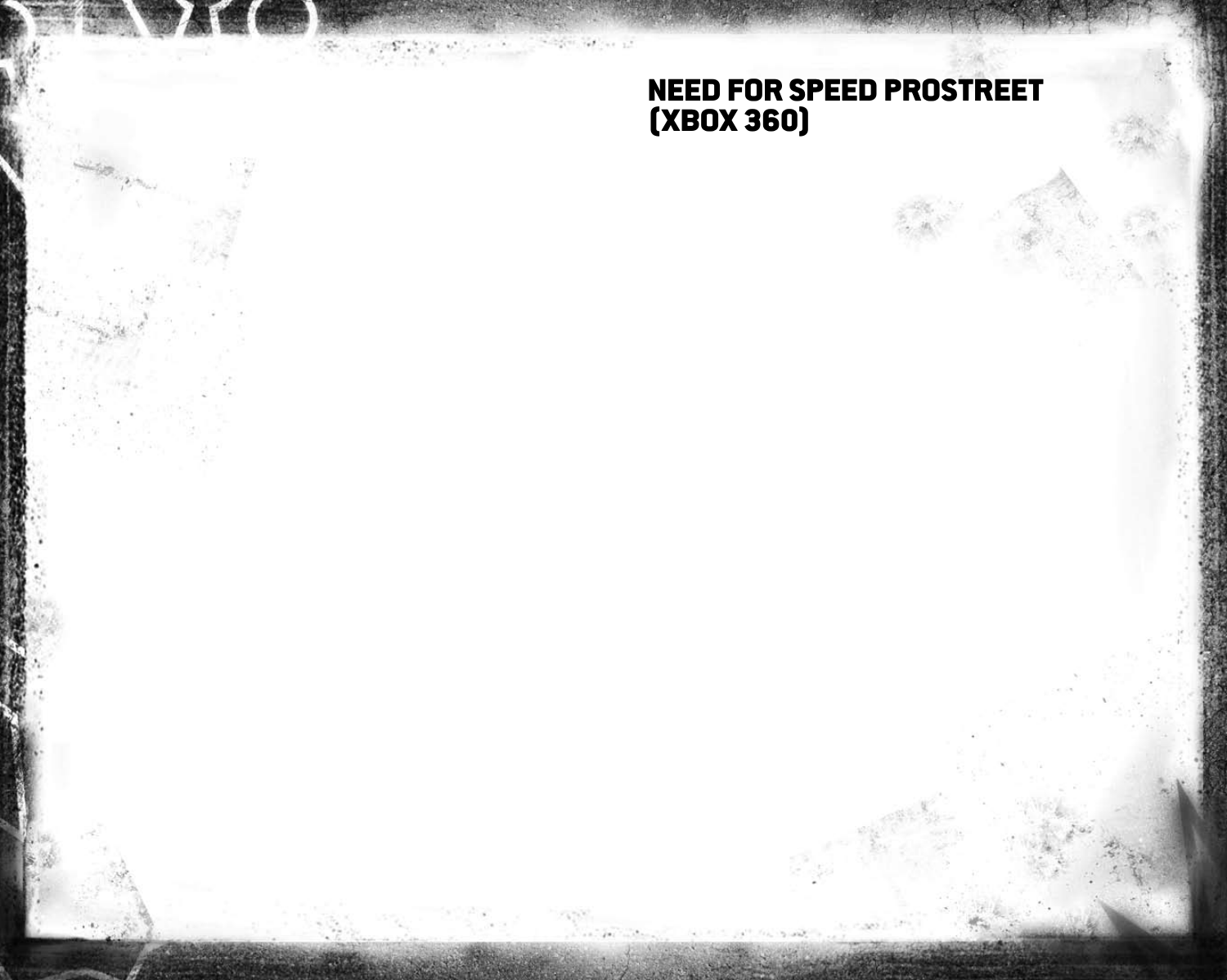**WARNING** Before playing this game, read the Xbox 360 Instruction Manual and any peripheral manuals for important safety and health information. Keep all manuals for future reference. For replacement manuals, see **www.xbox.com/support** or call Xbox Customer Support.

#### Important Health Warning About Playing Video Games

#### **Photosensitive Seizures**

A very small percentage of people may experience a seizure when exposed to certain visual images, including flashing lights or patterns that may appear in video games. Even people who have no history of seizures or epilepsy may have an undiagnosed condition that can cause these "photosensitive epileptic seizures" while watching video games.

These seizures may have a variety of symptoms, including lightheadedness, altered vision, eye or face twitching, jerking or shaking of arms or legs, disorientation, confusion, or momentary loss of awareness. Seizures may also cause loss of consciousness or convulsions that can lead to injury from falling down or striking nearby objects.

Immediately stop playing and consult a doctor if you experience any of these symptoms. Parents should watch for or ask their children about the above symptoms—children and teenagers are more likely than adults to experience these seizures. The risk of photosensitive epileptic seizures may be reduced by taking the following precautions: Sit farther from the screen; use a smaller screen; play in a well-lit room; and do not play when you are drowsy or fatigued.

If you or any of your relatives have a history of seizures or epilepsy, consult a doctor before playing.

# Complete Controls

There are two control configurations in *Need for Speed™ ProStreet*. Below is the default configuration.

## **General Gameplay**



#### **Transmission Options**

You have one of three transmission options in *Need for Speed ProStreet*: AUTOMATIC, MANUAL, and MANUAL CLUTCH.

- To configure your transmission preferences, select OPTIONS in the Main menu, then GAMEPLAY, then MODE OPTIONS. For each of the four racing modes—GRIP, DRIFT, DRAG, and SPEED—you can select a transmission preference. (**Note:** In drag racing, automatic transmissions are not available.)
- If you are driving with a manual transmission, the clutch control is disabled.
- If you are driving with a manual clutch transmission, all controls are available.



1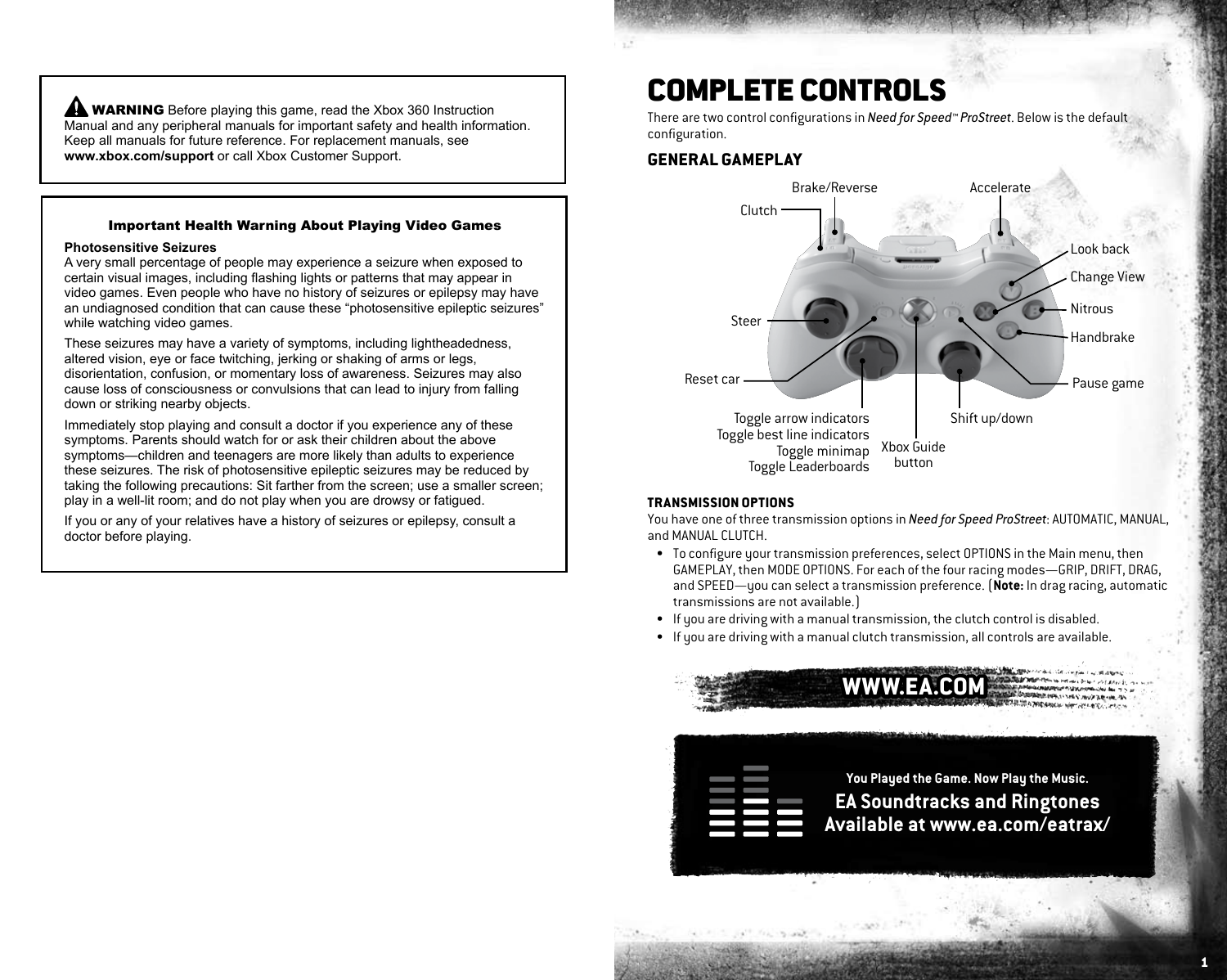# **Alias**

Before you can begin racing in *Need for Speed ProStreet*, you must first create an Alias. Your Alias tracks your chosen preferences and Leaderboard information.

## **Creating an Alias**

At the prompt, select YES to create an Alias. Use the on-screen keyboard to give your Alias a name, then select DONE. Your Alias is created.

# **Assists**

When creating a new Alias you are prompted to set your Assist level. Assists help novice racers get in the game faster by simplifying controls.

|--|

- **Casual** The best setting for inexperienced racers. The casual setting manages the braking for you and assists you to the best line.
- **Racer** The best setting for intermediate-level racers. The racer setting helps you brake in difficult corners.
- **King** The best setting for veteran racers. The king setting lets you feel the raw power of the car.

**Note:** You may change your Assist level in the Options menu at any time.

**Tip:** As your driving skills increase, try more advanced Assist levels for more control, faster races, and higher scores.

# **Main Menu**

From the Main menu you can access your Career, Race Days, and Xbox LIVE features, or customize Options.

| <b>CAREER</b>       | Start-or continue-down the road towards becoming the Street King.                                      |
|---------------------|--------------------------------------------------------------------------------------------------------|
| <b>RACE DAY</b>     | Create your own Custom Race Day (Solo, Split-Screen, or Multiplayer), or<br>play a Freestyle Race Day. |
| <b>QUICK MATCH</b>  | The fastest way to join a Race Day competition against live opponents<br>via Xbox LIVE.                |
| <b>LEADERBOARDS</b> | View the top records for friends and other players on the global<br>leaderboards.                      |
| <b>SHARE</b>        | Share your Custom Race Days and Blueprints with your friends via Xbox<br>LIVE.                         |
| <b>OPTIONS</b>      | Customize a variety of options (see below).                                                            |
| <b>CODE ENTRY</b>   | Enter secret or promotional codes to unlock hidden bonuses.                                            |
| <b>ALIAS</b>        | Save your progress.                                                                                    |

# **Options**

Adjust a variety of options to improve your *Need for Speed ProStreet* experience.

**AUDIO** Adjust the game's master volume or the volume of sound effects, cars, speech, menus, and music in-game, select your menu music, or choose EA TRAX<sup>™</sup> JUKEBOX to listen to your music selections throughout the game. **VIDEO** Adjust the game's brightness.

AUTOSAVE Toggle the Autosave feature ON or OFF.

**GAMEPLAY** Select UNITS to choose between IMPERIAL (i.e. MPH) and METRIC (i.e. KPH) units in-game, or select MODE OPTIONS to choose an Assist (CASUAL, RACER, or KING) and to configure options for each of the four racing modes (GRIP, DRIFT, DRAG, and SPEED). Select GRIP, DRIFT, DRAG, or SPEED to choose a preferred transmission (AUTOMATIC, MANUAL, and MANUAL CLUTCH) and car camera location (HOOD, BUMPER, etc), or toggle Anti-Lock Brakes, Traction Control, and Electronic Stability Control ON or OFF (available in King Assist mode only).

**Note:** Anti-Lock Brakes are only available in Grip mode. Additionally, Traction Control, Electronic Stability Control, and automatic transmissions are not available in Drag mode. Furthermore, Anti-Lock Brakes and Traction Control cannot be turned off while using Casual Assists.

| <b>XBOX LIVE OPTIONS</b> | Select EA NATION OPTIONS to access your EA NATION account or to<br>read the terms of service. Select OTHER OPTIONS to enable or disable<br>Autologin or disable names over cars in an Xbox LIVE match. |
|--------------------------|--------------------------------------------------------------------------------------------------------------------------------------------------------------------------------------------------------|
| <b>CONTROLS</b>          | Choose between one of two controller configurations (for more<br>information, see Controls on p. 1].                                                                                                   |
| <b>INTERFACE</b>         | Toggle ON or OFF the following on-screen displays: leaderboard, best<br>line indicator, turn indicators, and the minimap.                                                                              |
| <b>CREDITS</b>           | Find out who made Need for Speed ProStreet.                                                                                                                                                            |

# Playing the Game **Game Screen**



# **Event Options**

When creating a race in either Quick Match or Race Day modes (for more info, see p. 6), you are asked to customize a variety of options, including preferred race mode and race variations.

# **Race Modes**

Choose between race styles to test your skill at sliding, pedal mashing, or shifting gears. Master these four race modes and you'll defeat the top racers across all of *Need for Speed ProStreet's* racing organizations and, ultimately, become the Street King.

**Grip** Race around a circuit to prove you have the best handling and fastest car in the field.

**Drift** Win massive drift points by sliding sideways around bends. Tap your emergency brake to initiate a slide, then steer with the skid and feather the throttle to keep it going. But beware: the walls come up quickly and stopping isn't easy.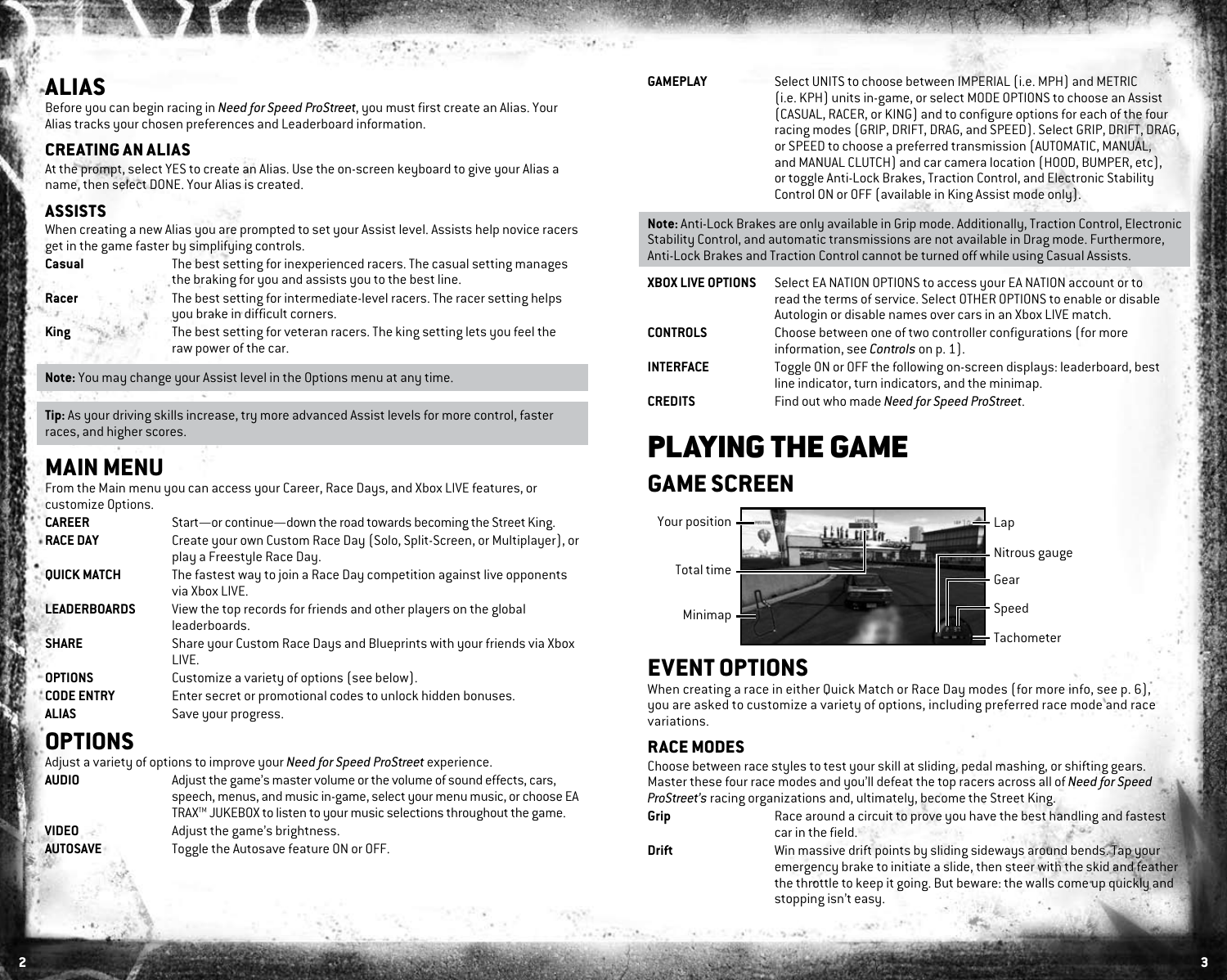-Toon Child

**Speed** Challenge yourself to achieve and maintain your vehicle's top speed. Beware: with speed there is danger. Just one wipeout could spell disaster.

# **Race Variations**

Determine the rules of the road here.

**Practice** Take a test run on a track where you can tweak your car's set-up, damage is repaired for free, and the results count for bragging rights only. Race alone or against shadow cars and use them as a measuring stick.

**Tip:** While in Practice Mode, select CAR TUNING in the Pause menu to get your car dialed in perfectly for a specific track or race.

| Grip Class                 | Race against other vehicles in the same performance class as your ride.<br>Note: There are two groups in each Grip Class race. Group A holds the<br>slower half of the field while Group B holds the remaining cars. Group A<br>starts first. You are ultimately scored against the cars in your class. |
|----------------------------|---------------------------------------------------------------------------------------------------------------------------------------------------------------------------------------------------------------------------------------------------------------------------------------------------------|
| Grip                       | It's anyone's race when you go up against cars with a wide variety of<br>performance capabilities.                                                                                                                                                                                                      |
| <b>Time Attack</b>         | Obtain the single best lap time out of all your competitors and you're<br>the winner. It doesn't matter in what order you cross the finish line, only<br>that you get the best lap.                                                                                                                     |
| <b>Sector Shootout</b>     | The track is split into four sectors. Get points for driving as fast as you<br>can through each sector. Get the highest score in a sector and get<br>bonus points for "owning" that sector.                                                                                                             |
| Drift                      | It's you against the track. Score maximum points by performing fast, high<br>angle drifts. The driver with the greatest drifting score is victorious.                                                                                                                                                   |
| * 1/4 Mile Drag            | A straight up drag race on a quarter mile track. The best time in three<br>rounds is the winner.                                                                                                                                                                                                        |
| 1/2 Mile Drag              | Twice the length of a Quarter Mile Drag—and double the intensity. The<br>best time in three rounds is the winner.                                                                                                                                                                                       |
| <b>Wheelie Competition</b> | A drag race where the highest performance cars compete for the best<br>wheelie distance in three rounds. How long can you hold your nose in<br>the air?                                                                                                                                                 |
| <b>Top Speed Run</b>       | Your clocked speeds from each checkpoint are added together. The<br>driver with the highest total speed wins.                                                                                                                                                                                           |
| <b>Speed Challenge</b>     | A straight Speed race from point A to point B. Get to the finish line first.                                                                                                                                                                                                                            |

# **Damage**

Your driving has consequences. A particularly nasty run in with a barrier or another car can cost you—literally. If you damage your car you'll need to pay to get it fixed, so drive like you mean it.

Repair and Total Repair Markers, which can be won in Race Days or simply purchased with your winnings, can be used in lieu of cash to repair vehicles. Bonus Repair Markers are also awarded throughout Career mode for competing in select Race Days. •

**Tip:** Using Repair Markers is an excellent way to lower the cost of repairs on the most expensive cars. Additionally, you can purchase extra Repair Markers whenever you need to in the Marker Management screen.

# **Saving and Loading**

If the autosave featured is enabled (see *Options* on p. 2), your progress is automatically saved to your Alias after each Career mode race.

To manually save, select ALIAS in the Main menu, then SAVE. A prompt appears asking if • you wish to save changes to your alias. Select YES.

# Game Modes

# **Career**

You've got a decent ride, a bit of cash, and a lot of respect. In short, you think you've mastered the world of street racing. Guess again.

The party has gone public, which means high-stakes, street-style racing run by real organizations. Master all four racing tupes—Grip, Drag, Drift and Speed—in Race Daus held by organizations all over the world, working your way up the ranks in order to go head-to-head with each organization's King to ultimately become Street King—the best racer in the world.

- When you first begin the game, a career is automatically created for you. •
- To continue a previously-saved, Career, select CONTINUE in the Main menu. •

# **The Career Map**

The Career Map is your road guide to becoming the Street King. On the Career Map, you'll • find Race Days sponsored by one of the many *ProStreet* organizations. Battle, win, and dominate each Race Day to unlock Showdowns.

### **Racing Organizations**

Play through a series of races hosted by each racing organization to ultimately go head-tohead with their top racers, or Kings.

- There are four elite organizations, each dedicated to one of the four race styles (Grip, Drag, Drift, and Speed). To unlock an elite Organization, beat 10 track records in that organization's race style.
- To see how many records you've already broken, select the Organization's icon on the Career Map.

### **Race Days**

 $\overline{a}$  , and  $\overline{a}$  , and  $\overline{a}$  , and  $\overline{a}$  , and  $\overline{a}$  , and  $\overline{a}$  , and  $\overline{a}$  ,  $\overline{a}$  ,  $\overline{a}$  ,  $\overline{a}$  ,  $\overline{a}$  ,  $\overline{a}$  ,  $\overline{a}$  ,  $\overline{a}$  ,  $\overline{a}$  ,  $\overline{a}$  ,  $\overline{a}$  ,  $\overline{a}$  ,

- On the map you'll find a variety of events called Race Days. Race Days are sponsored by a specific organization and offer you the chance to win races, dominate in all racing styles, and score a little cash in the process.
- Scoring in Race Days is based on points. You gain points for performing well in race events. Obtain a certain number of points (shown on the bar on the upper right hand corner of the screen) and you'll either win or dominate the Race Day. To rise to the top of an organization, you'll need to win a certain number of Race Days, and dominate in a few more.
- Finish in the top three to take a piece of the purse. Use this to make repairs, upgrade your ride with new parts, or even buy yourself a brand-new car.
- In addition to cash, winning or dominating a Race Day can earn you repair markers, free cars, and rare performance parts.
- Each Organization has a Challenge Series Race Day. These Race Days are an opportunity to •earn rewards as well as a free car while not having to pay for any damage costs.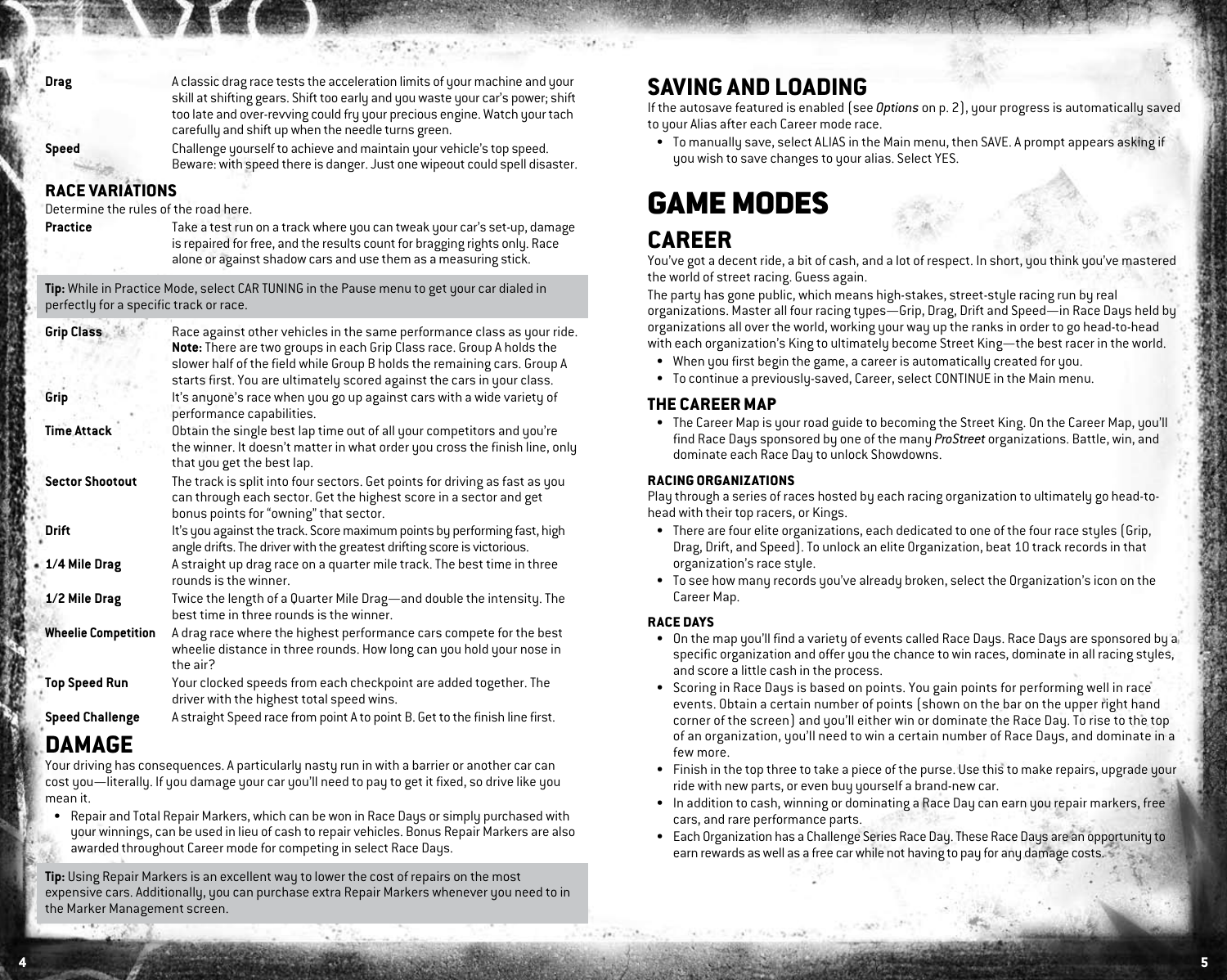#### **Showdowns**

To unlock a Showdown, you must win and dominate a specific number of Race Days. • Beating Showdown events unlocks the next racing organization—with its own brand-new Race Days and Challenge events.

#### **Customization**

Cash in your winnings to upgrade your cars with standard parts or use your imagination to create the car of your dreams with Autosculpt. Once you've picked out your parts, select UPDATE BLUEPRINT to purchase and install them on your vehicle.

**Tip**: Some rare parts can only be earned by winning markers in Race Days.

# **Race Day**

Select RACE DAY in the Main Menu to create your own custom Race Days and play Freestyle Race Days.

## **Race Day Map**

The Race Day Map houses a variety of Freestyle Race Days as well as any custom Race • Days you've created or shared. Custom Race Days can be created as either Solo, Split-Screen, or Multiplayer Race Days.

## **Custom Race Days**

Choose from a selection of race events and settings to create, design, and customize • your very own Race Day. Create a Solo Race Day or Multiplayer Race Day and compete with other players via Xbox LIVE. Create a Split Screen Race Day and challenge a friend in person.

### **Creating and Playing Custom Race Days**

#### **To create a custom Race Day:**

- **1.** Select an empty slot under My Race Day on the Race Day Map, then select SOLO, MULTIPLAYER, or SPLIT SCREEN. The Create Race Day screen appears.
- **2.** Select the location of your Race Day as well as the difficulty level (determines AI difficulty and the maximum car tier), number of repair markers available, and if it's a Challenge Race Day (see below), then select DEFINE RACE EVENTS.
- **3.** You can choose up to eight events to add to your Race Day and customize settings for each event. When you are done defining your events, select SAVE RACE DAY. You return to Race Day Map where you can start playing your new custom Race Day.

## **To play a Custom Race Day:**

- **1.** Select a Race Day under My Race Day that you've created or shared, then select PLAY.
- **2.** The Race Day Settings appear. Choose your settings.
- **3.** Choose between cars you've purchased in Career mode and any Bonus cars that are available. The Race Day begins.

#### **Challenge Race Days**

Create the ultimate Race Day challenge where you get to choose the cars that are used for each event.

• In the Create Race Day screen you have the option to make a Challenge Race Day. Select YES and continue along as if you were creating a normal Race Day. When you are done defining your events, the Car Select screen appears. Choose the car you want for each race type in your Race Day. When you or other players play this Race Day, you will only be allowed to use the cars you specified when you created the Race Day.

## **Sharing Race Days via Xbox LIVE**

When you have finished creating your custom Race Day, you can share with friends via Xbox LIVE and invite them to join your own personal Race Day competition. For more information, see *Sharing* on p. 8.

Once you share your Race Day with players, a private leaderboard is created for that Race • Day, allowing you to compete against those players for the top spots on the leaderboard. Only the players that have acquired your Race Day through sharing will show up on the leaderboard and are able to post their stats. You can only post stats to the leaderboard if you play the Race Day as ranked.

**Note:** Check out www.needforspeed.com for information on Community Race Days.

# **Freestyle Race Days**

Freestyle Race Days are ranked Race Days that can be played in Solo, Multiplayer, or Split Screen modes. Each Race Day is sponsored by an organization and has a set difficulty level, which determines the AI difficulty and the maximum car tier.

### **To play a freestyle Race Day**

- **1.** Select the Freestyle Race Day you wish to play on the Race Day Map and then select a play mode: SOLO, SPLIT SCREEN, or MULTIPLAYER. For information on Multiplayer, see *Xbox LIVE* below.
- **2.** Choose between cars of an appropriate tier you've purchased in Career mode and any Bonus cars available. The Race Day begins.

**Note:** Unlike other Race Days, when playing in Split Screen, both players race each event once. After the final event, the player with the most points wins.

# **XBOX LIVE®**

Play anyone and everyone, anytime, anywhere on Xbox LIVE®. Build your profile (your gamer card). Chat with your friends. Download content at Xbox LIVE Marketplace. Send and receive voice and video messages. Get connected and join the revolution.

REGISTRATION AND SUBSCRIPTION REQUIRED TO ACCESS ONLINE FEATURES. EA TERMS & CONDITIONS AND FEATURE UPDATES ARE FOUND AT www.ea.com. YOU MUST BE 13+ TO REGISTER WITH EA ONLINE.

EA MAY RETIRE ONLINE FEATURES AFTER 30 DAYS NOTICE POSTED ON www.ea.com.

#### **Connecting**

Before you can use Xbox LIVE, connect your Xbox 360® console to a high-speed Internet connection and sign up to become an Xbox LIVE member. For more information about connecting, and to determine whether Xbox LIVE is available in your region, go to www.xbox.com/live.

#### **Family Settings**

These easy and flexible tools enable parents and caregivers to decide which games young game players can access based on the content rating. For more information, go to www.xbox.com/familysettings.

### **Quick Match**

 $\overline{\phantom{a}}$  , and the set of the set of the set of the set of the set of the set of the set of the set of the set of the set of the set of the set of the set of the set of the set of the set of the set of the set of the s

• Select QUICK MATCH in the Main Menu, then select RANKED MATCH (the results are posted to the Global Leaderboards) or UNRANKED MATCH. You can join Custom Race Days and Freestyle Race Days through Quick Match.